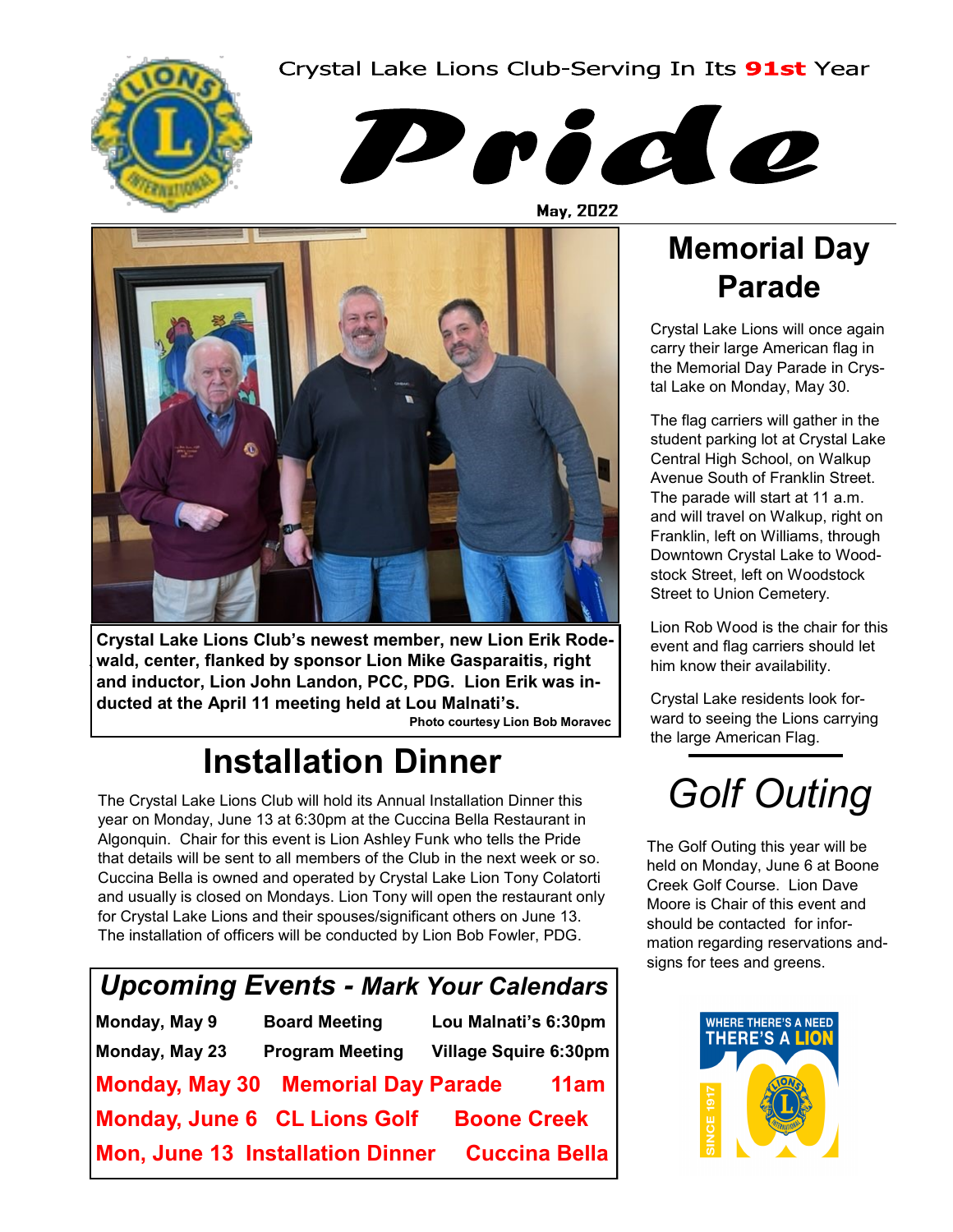# *President's Letter*

#### Crystal Lake Lions

The Lions of Crystal Lake club held its annual Steak Fry on April 9<sup>th</sup> this year. We had a total of 625 guests attend and raised just shy of 45k for the club!

What a fantastic job by the committee. We were able to donate around \$6,000 to a family that needed a service dog for diabetes as well as give money to the Food bank and Salvation Army.

Have a great May.

#### *Lion Brennan Markee,*

Crystal Lake Lions Club President

### Editor's Note

Page Three of this issue of the Pride serves two purposes. It is an educational page for the newest of our Crystal Lake Lions members and helps fill in the blanks for those of us who have been around for a few years. That page has been emailed to the newest members of our Club.

Over the next few months the newest members of our Club will receive information about Lionism, its history and current makeup and some of its traditions. From time to time your Editor may also pass that information on to the entire Club via the Pride.

If any of you wish to be included in the emails to the new members, please let your Editor know and you will be added to the list.

#### **Meeting Schedule**

| Monday, May 9 | <b>Board Meeting</b> | Lou Malnati's 6:30pm |
|---------------|----------------------|----------------------|
|               |                      |                      |

|  |  | Monday, May 23 Program Meeting Village Squire 6:30pm |
|--|--|------------------------------------------------------|
|--|--|------------------------------------------------------|

**Monday,. May 30 Memorial Day Parade 11am**

**Mon June 6 CL Lions Golf Outing Boone Creek** 

#### **Mon, June 13 Installation Dinner Cuccina Bella**

The Crystal Lake Lions Club meets the second and fourth Monday. There are no club meetings in July and August. However, the Board meets in July/August to plan for the upcoming Lions year.

#### **2022-2023 Club Officers**

| President                      | Brennan Markee     |
|--------------------------------|--------------------|
| 1st Vice Pres                  | Rob Parrish        |
| 2nd Vice President             | Dave Moore         |
| 3rd Vice President             | <b>Ashley Funk</b> |
| Secretary                      | John Landon        |
| <b>Asst Secretary</b>          | Kevin Byrnes       |
| Treasurer                      | John Dewey         |
| Tail Twister                   | Jim Zambon         |
| Asst Tail Twister              | Chris Morgan       |
| Lion Tamer                     | Rob Cruise         |
| Asst Lion Tamer Tony Colatorti |                    |
| Director                       | Doug Lomen         |
| Director                       | Rob Wood           |
| Director                       | Pat Gummerson      |
| Director                       | Jeff Thorsen       |
| Director                       | Randy Funk         |
|                                |                    |



Published Monthly by the

#### **Crystal Lake Lions Club**

PO Box 48 Crystal Lake, IL 60039-0048 Editor John Landon, PDG, PCC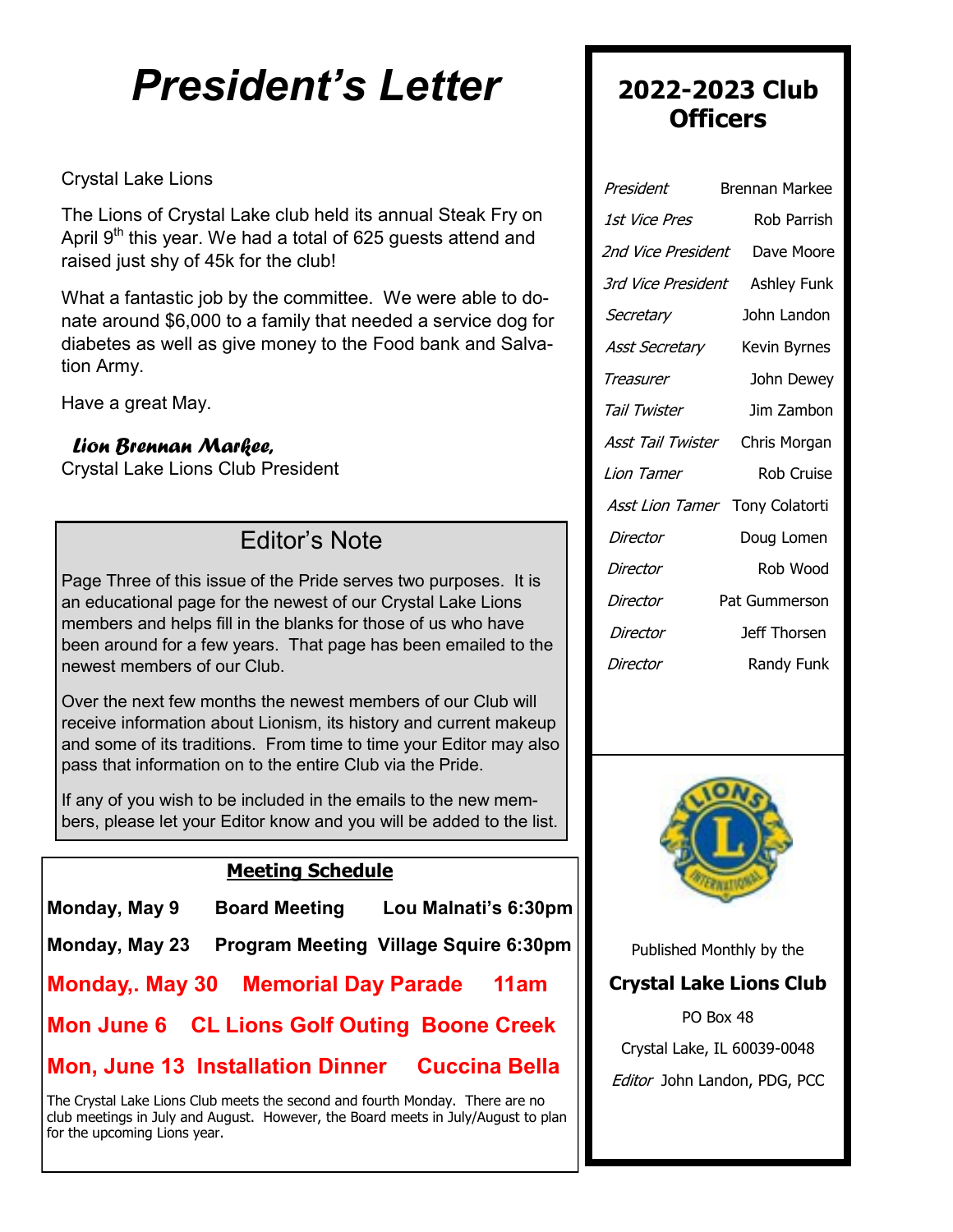# **Lions Of Illinois Multiple District 1**



**District 1-A** Chicao and nearby communities' **1739**

**District 1-BK** Combined original 1-B and 1-K **1759**

**District 1-CN 986**

**District 1-CS** Southern most district in Illinois **575**

**District 1-D** Extends from McHenry County line to the Mississippi River Includes Harvard and Marengo in McHenry County **1502**

**District 1-F** Essentially Lake County and a few northern suburbs in Cook **852**

**District 1-G 767**

**District 1-H** Peoria and the Quad Cities **905**

**District 1-J** Almost all of McHenry, Kane, DuPage Counties **2024**

**District 1-M** Springfield and Champaign-Urbana and surrounding areas. **1308**

**Total Illinois Lions 12,417**

(Totals are as of end of March, 2022)

 ley Area, Johnsburg, McHenry. **Southeastern Region** Aurora Evening, Clarendon Hills, Darien, **District 1-J** is divided into five (5) Regions. **Eastern Region**, Bloomingdale, Glen Ellyn, Itasca, Elmhurst, Villa Park, Lombard, Roselle, Wheaton, Wood Dale, Glendale Heights Barangay **Central Region,** Bartlett, Batavia, Geneva, Hanover Park South Elgin, West Chicao, Burlington, Hampshire, North Aurora, Sugar Grove Waubonsee Community. **Fox River Region**  Dundee Township, Elgin, Fox River Grove , Island Lake, Union,, Algonquin, Crystal Lake, Hunt-DuPage Tomorrow;s Alliance, Lisle, Warrenville, Westmont Aurora, Aurora Carillon, lBurr Ridge/ Hinsdale/Oakbrook, Downers Grove, Naperville Noon, Oakbrook Terrace **Southwest Region**  Big Rock, Cortland, Hinckley, Lee, Maple Park, Somonauk, Sycamore. DeKalb, Elburn, Malta, Sandwich, Shabbona, Waterman